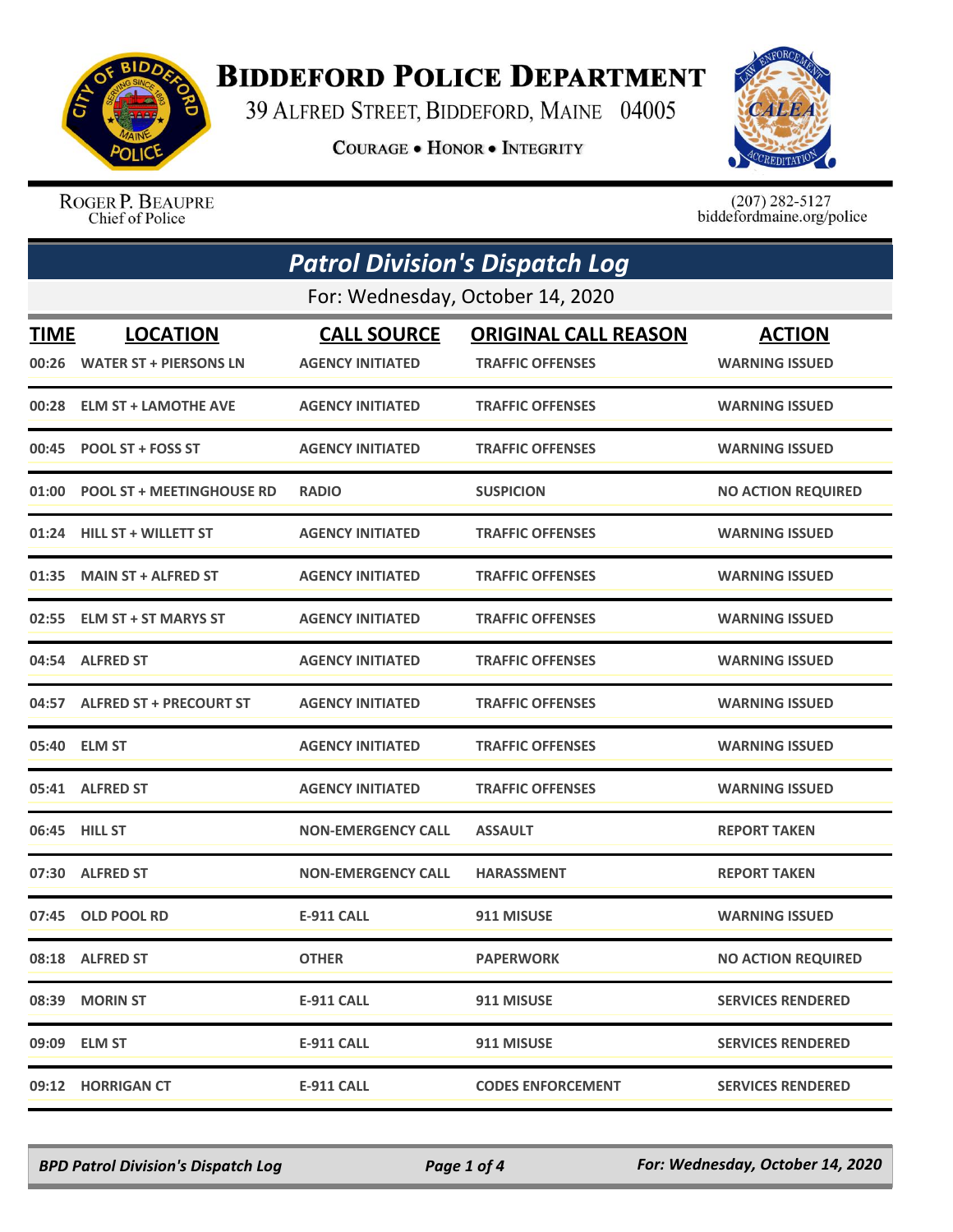| <b>TIME</b> | <b>LOCATION</b>               | <b>CALL SOURCE</b>        | <b>ORIGINAL CALL REASON</b>                                        | <b>ACTION</b>                |
|-------------|-------------------------------|---------------------------|--------------------------------------------------------------------|------------------------------|
|             | 09:13 ALFRED ST               | <b>E-911 CALL</b>         | <b>CHECK WELFARE</b>                                               | <b>SERVICES RENDERED</b>     |
|             | 09:39 PROSPECT ST             | <b>NON-EMERGENCY CALL</b> | <b>HARASSMENT</b>                                                  | <b>REPORT TAKEN</b>          |
|             | 09:48 POOL ST + DECARY RD     | <b>AGENCY INITIATED</b>   | <b>TRAFFIC OFFENSES</b>                                            | <b>VSAC ISSUED</b>           |
|             | 10:08 SOUTH ST + WADLIN RD    | <b>NON-EMERGENCY CALL</b> | <b>ANIMAL COMPLAINT</b>                                            | <b>GONE ON ARRIVAL</b>       |
|             | 10:44 HILL ST + WEST ST       | <b>NON-EMERGENCY CALL</b> | <b>TRAFFIC LIGHT</b>                                               | <b>REFERRED OTHER AGENCY</b> |
|             | 10:58 GEORGE ST               | <b>AGENCY INITIATED</b>   | <b>ANIMAL COMPLAINT</b>                                            | <b>SERVICES RENDERED</b>     |
|             | 11:20 GRAHAM ST               | <b>E-911 CALL</b>         | <b>SUSPICION</b>                                                   | <b>REPORT TAKEN</b>          |
|             | <b>12:45 PIKE ST</b>          | <b>RADIO</b>              | <b>WARRANT ARREST</b>                                              | <b>ARREST(S) MADE</b>        |
|             |                               |                           | OFFENDER: EDWARD GEORGE ESTES  AGE: 29  RESIDENT OF: TRANSIENT, ME |                              |
|             | <b>CHARGE: WARRANT ARREST</b> |                           |                                                                    |                              |
|             | 13:15 ELM ST                  | <b>NON-EMERGENCY CALL</b> | <b>ANIMAL COMPLAINT</b>                                            | <b>REPORT TAKEN</b>          |
|             | 13:17 HILL ST                 | <b>WALK-IN AT STATION</b> | <b>WRIT OF POSSESSION</b>                                          | <b>SERVICES RENDERED</b>     |
|             | 13:28    FOSS ST              | <b>NON-EMERGENCY CALL</b> | <b>VIOL PROTECTION FROM HARASS</b>                                 | <b>NO VIOLATION</b>          |
|             | 13:49 GRAHAM ST               | <b>NON-EMERGENCY CALL</b> | <b>ALL OTHER</b>                                                   | <b>REFERRED OTHER AGENCY</b> |
|             | 14:02 ALFRED ST               | <b>WALK-IN AT STATION</b> | <b>COURT ORDERED CHECK IN</b>                                      | <b>DISPATCH HANDLED</b>      |
|             | 14:34 HORRIGAN CT             | <b>WALK-IN AT STATION</b> | <b>PAPERWORK</b>                                                   | <b>SERVICES RENDERED</b>     |
|             | 14:42 ALFRED ST               | <b>NON-EMERGENCY CALL</b> | <b>ASSIST OTHER AGENCY</b>                                         | <b>REPORT TAKEN</b>          |
|             | 14:45 ALFRED ST               | <b>NON-EMERGENCY CALL</b> | <b>VIOL OF BAIL CONDITIONS</b>                                     | <b>REPORT TAKEN</b>          |
|             | 15:10 BOULDER WAY             | E-911 CALL                | 911 MISUSE                                                         | <b>DISPATCH HANDLED</b>      |
|             | 15:15 GRAHAM ST               | <b>NON-EMERGENCY CALL</b> | <b>ARTICLES LOST/FOUND</b>                                         | <b>REPORT TAKEN</b>          |
|             | 16:03 HILL ST + CHAPEL ST     | <b>AGENCY INITIATED</b>   | <b>TRAFFIC OFFENSES</b>                                            | <b>WARNING ISSUED</b>        |
|             | $16:09$ WEST ST + HILL ST     | <b>NON-EMERGENCY CALL</b> | <b>TRAFFIC SIGNALS</b>                                             | <b>SERVICES RENDERED</b>     |
|             | <b>16:28 PROCTOR RD</b>       | <b>NON-EMERGENCY CALL</b> | <b>PARKING COMPLAINT</b>                                           | <b>SERVICES RENDERED</b>     |
|             | 16:36 CUTTS ST                | <b>WALK-IN AT STATION</b> | <b>PAPERWORK</b>                                                   | <b>REFERRED OTHER AGENCY</b> |
|             | 16:42 PRECOURT ST + ELM ST    | <b>AGENCY INITIATED</b>   | <b>TRAFFIC OFFENSES</b>                                            | <b>WARNING ISSUED</b>        |
|             | <b>16:59 HORRIGAN CT</b>      | <b>AGENCY INITIATED</b>   | <b>PAPERWORK</b>                                                   | <b>NEGATIVE CONTACT</b>      |

*BPD Patrol Division's Dispatch Log Page 2 of 4 For: Wednesday, October 14, 2020*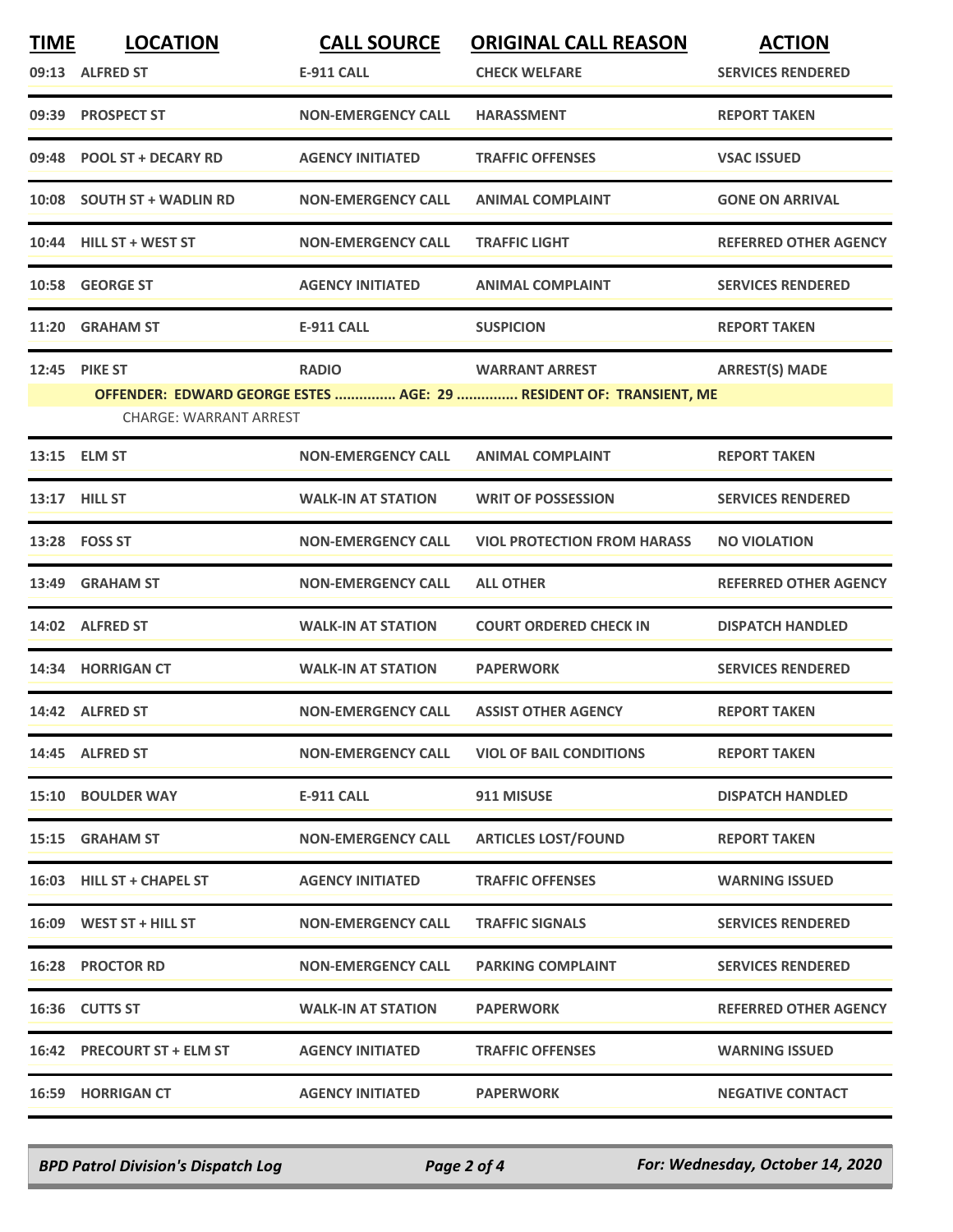| <b>TIME</b> | <b>LOCATION</b><br>17:11 HORRIGAN CT + MAIN ST | <b>CALL SOURCE</b><br><b>AGENCY INITIATED</b> | <b>ORIGINAL CALL REASON</b><br><b>PAPERWORK</b> | <b>ACTION</b><br><b>NEGATIVE CONTACT</b> |
|-------------|------------------------------------------------|-----------------------------------------------|-------------------------------------------------|------------------------------------------|
| 17:19       | <b>PRECOURT ST + ELM ST</b>                    | <b>AGENCY INITIATED</b>                       | <b>TRAFFIC OFFENSES</b>                         | <b>WARNING ISSUED</b>                    |
|             | 17:26    FOSS ST                               | <b>E-911 CALL</b>                             | 911 MISUSE                                      | <b>NEGATIVE CONTACT</b>                  |
|             | 17:29 HILL ST                                  | <b>AGENCY INITIATED</b>                       | <b>TRAFFIC OFFENSES</b>                         | <b>WARNING ISSUED</b>                    |
|             | 17:30 ALFRED ST                                | <b>NON-EMERGENCY CALL</b>                     | <b>ALL OTHER</b>                                | <b>NO ACTION REQUIRED</b>                |
|             | 17:39 ELM ST                                   | <b>WALK-IN AT STATION</b>                     | <b>CIVIL COMPLAINT</b>                          | <b>SERVICES RENDERED</b>                 |
| 17:47       | <b>BUZZELL RD</b>                              | <b>NON-EMERGENCY CALL</b>                     | <b>SUSPICION</b>                                | <b>NO VIOLATION</b>                      |
| 18:25       | <b>HILLS BEACH RD</b>                          | <b>E-911 CALL</b>                             | 911 MISUSE                                      | <b>DISPATCH HANDLED</b>                  |
|             | 18:37 LESTER B ORCUTT BLVD + OCEA              | <b>NON-EMERGENCY CALL</b>                     | <b>DISABLED VEHICLE</b>                         | <b>NO VIOLATION</b>                      |
| 18:53       | <b>MARINER WAY</b>                             | <b>NON-EMERGENCY CALL</b>                     | <b>TRESPASSING / HUNTING</b>                    | <b>SERVICES RENDERED</b>                 |
| 19:17       | <b>MAY ST</b>                                  | <b>NON-EMERGENCY CALL</b>                     | <b>CIVIL COMPLAINT</b>                          | <b>SERVICES RENDERED</b>                 |
|             | 19:29 ALFRED ST                                | <b>NON-EMERGENCY CALL</b>                     | <b>COURT ORDERED CHECK IN</b>                   | <b>NO VIOLATION</b>                      |
| 19:47       | <b>INNER CIR</b>                               | <b>NON-EMERGENCY CALL</b>                     | <b>HARASSMENT</b>                               | <b>SERVICES RENDERED</b>                 |
| 20:21       | <b>MAIN ST + ALFRED ST</b>                     | <b>AGENCY INITIATED</b>                       | <b>TRAFFIC OFFENSES</b>                         | <b>VSAC ISSUED</b>                       |
|             | 20:59 POOL ST + MARBLEHEAD LN                  | <b>AGENCY INITIATED</b>                       | <b>TRAFFIC OFFENSES</b>                         | <b>WARNING ISSUED</b>                    |
|             | 21:10 ALFRED ST                                | <b>WALK-IN AT STATION</b>                     | <b>MENTAL ILLNESS CASES</b>                     | <b>TRANSPORT TO HOSPITAL</b>             |
|             | <b>21:17 VINE ST</b>                           | <b>NON-EMERGENCY CALL</b>                     | <b>MISSING PERSON</b>                           | <b>SERVICES RENDERED</b>                 |
|             | 21:40 MAIN ST                                  | <b>NON-EMERGENCY CALL</b>                     | <b>CHECK WELFARE</b>                            | <b>SERVICES RENDERED</b>                 |
|             | 22:01 ELM ST + LINCOLN ST                      | <b>AGENCY INITIATED</b>                       | <b>TRAFFIC OFFENSES</b>                         | <b>WARNING ISSUED</b>                    |
|             | 22:07 ELM ST                                   | <b>NON-EMERGENCY CALL</b>                     | <b>DRUNKENNESS</b>                              | <b>TRANSPORT TO HOSPITAL</b>             |
|             | 22:38 ALFRED ST                                | <b>NON-EMERGENCY CALL</b>                     | <b>SUSPICION</b>                                | <b>SERVICES RENDERED</b>                 |
|             | 22:43 WEST CUTTS ST                            | E-911 CALL                                    | <b>SUSPICION</b>                                | <b>NEGATIVE CONTACT</b>                  |
|             | 22:56 SIMARD AVE                               | <b>E-911 CALL</b>                             | <b>DISTURBANCE / NOISE</b>                      | <b>NO ACTION REQUIRED</b>                |
|             | 23:14 POOL ST                                  | <b>AGENCY INITIATED</b>                       | <b>TRAFFIC OFFENSES</b>                         | <b>WARNING ISSUED</b>                    |
|             | 23:24 ALFRED ST                                | <b>AGENCY INITIATED</b>                       | <b>TRAFFIC OFFENSES</b>                         | <b>WARNING ISSUED</b>                    |

*BPD Patrol Division's Dispatch Log Page 3 of 4 For: Wednesday, October 14, 2020*